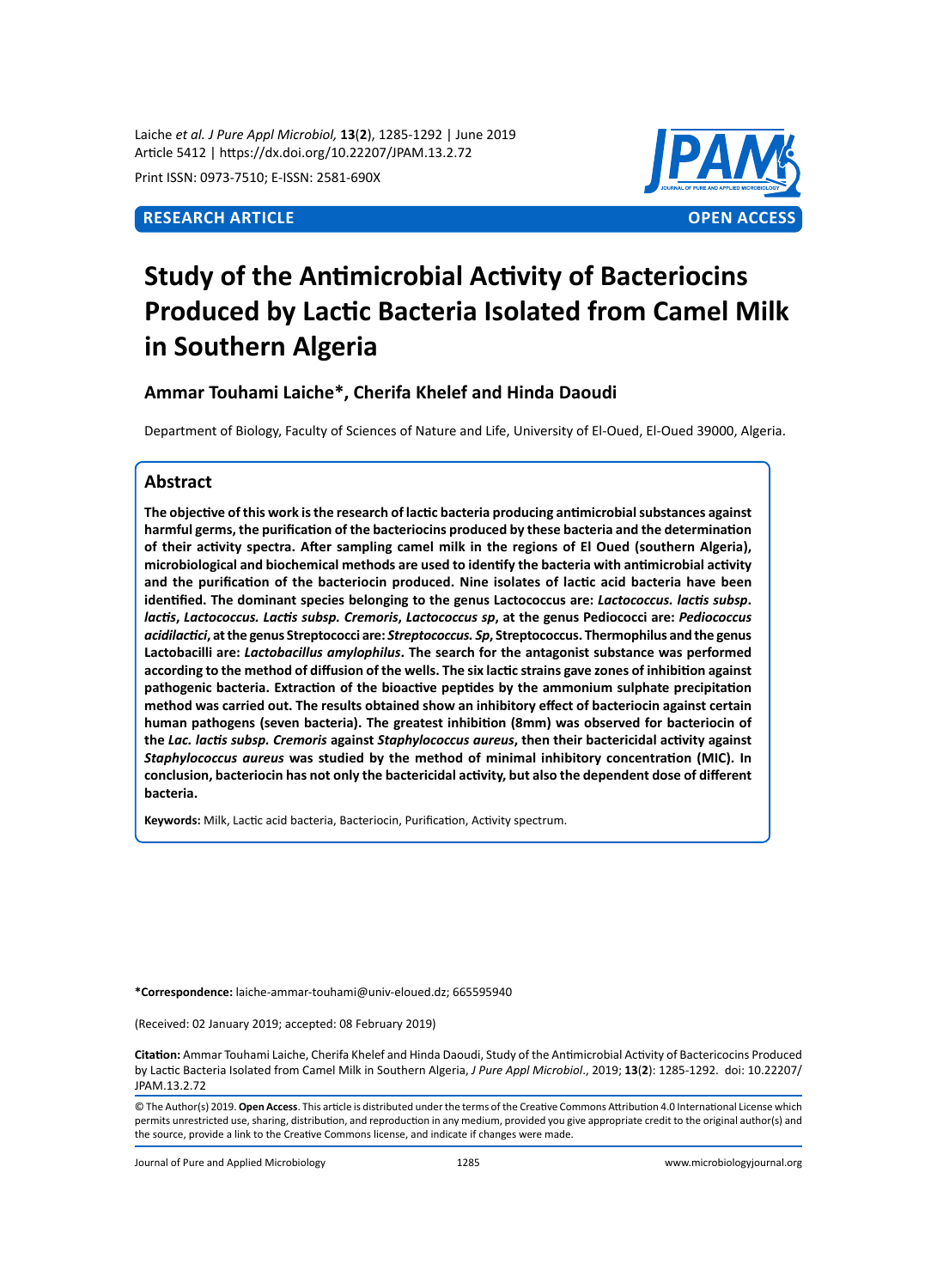#### **INTRODUCTION**

The raw milk of its richness in nutritive substances (proteins, fats, carbohydrates, vitamins) constitutes a favorable environment for the development of the germs. When raised in good conditions, raw milk contains few germs ( $10<sup>3</sup>$ germs per ml). These are saprophytic-organisms and among them are found lactobacilli, Streptococcus and Leuconostoc (Menad, 2017).

The microbial microflora of raw milk, essentially composed of lactic acid bacteria, plays an important role in the development of the organoleptic characteristics of fermented milk products (fermented milk, cheese) (Boullouf, 2016). On a hygienic level, they slow down the development of undesirable flora and improve the conservation of the food, by lowering the pH and the production of several metabolites having an anti-microbial effect (Hammi, 2016).

Bio-conservation by lactic acid bacteria is due to their ability to produce several antimicrobial metabolites, such as organic acids (lactic acid, acetic acid), hydrogenperoxide, ethanol, diacetyl, reuterin, carbondioxide and bacteriocins. These antimicrobial substances have the ability to target selectively pathogenic or damaging bacteria, without inhibiting essential bacteria (Hammi, 2016).

The bacterioc in of lactic acid bacteriais an antibacterial polypeptide synthesized in the process of metabolism, it has an antibacterial effect on pathogenic bacteria (Narendrakumar et al., 2017). The interest of the bacteriocins of lactic acid bacteria resides on the one hand in their broad or narrow spectrum antimicrobial effect and on the other hand in their safety for human health, because of their sensitivity to digestive proteases, and their non-toxicity for eukaryotic cells (Ababsa, 2012).

In this context, the objectives of our work are to achieve the isolation, purification and phenotypic characterization of lactic acid bacteria from raw camel milk and the demonstration of the inhibitory activity of isolated lactic acid bacteria against of certain germs of alteration. Thus, the purification of bacteriocins and the determination of their spectrum of activity with respect to these pathogenic bacteria has been carried out.

#### **MATERIALS AND METHODS**

Our study rests on the one hand on the valorization of the technological potentialities of the lactic flora and to evaluate the spectrum of activity of their bacteriocin against certain germs pathogens.

Our samples come from different regions of the wilaya of El Oued (South-East of Algeria). The milking of animals (Dromedary) takes place in the morning, the quantity taken is 250 ml under aseptic conditions to avoid any kind of contamination, this collection serves both a physicochemical and microbiological study. Table 1 shows the characteristics of the breeds from which milk was taken.

#### **Isolation of lactic acid bacteria**

The selective isolation of lactic acid bacteria is done by culture on several media according to the methods described by the International Milk Federation. Seeding is carried out on M17 medium and MRS agar mass, using the decimal dilutions in a sterile solution (0.85% NaCl, 0.1% Peptone) (Badis et al., 2005).

After isolation of the colonies, different morphological aspects (size, color, surface, depth) are subcultured on MRS and M17 medium, incubated at 30 or 45°C to ensure the purity of the cultures. The purification of the strains on agar medium is done by the method of striations

**Table 1.** Characteristics of breeds from which different milk was taken

|       |        | Region  | Color | Age<br>(years) | Race/<br>Population | Sampling<br>time | Daily<br>production (L) |  |
|-------|--------|---------|-------|----------------|---------------------|------------------|-------------------------|--|
|       | Sple.1 | El Oeud | Maron | 3              | Targui              | 8:00             | $3 - 4$                 |  |
| Camel | Sple.2 | El Oeud | Maron | 2              | Sahraui             | 8:00             | $6 - 7$                 |  |
| Milk  | Sple.3 | El Oeud | sandy | 2.5            | Sahraui             | 8:20             | $6 - 7$                 |  |
|       | Sple.4 | El Oeud | sandy | 4              | Sahraui             | 8:10             | $6 - 8$                 |  |
|       | Sple.5 | El Oeud | Maron | 3.5            | Targui              | 8:30             | $3 - 4$                 |  |

Journal of Pure and Applied Microbiology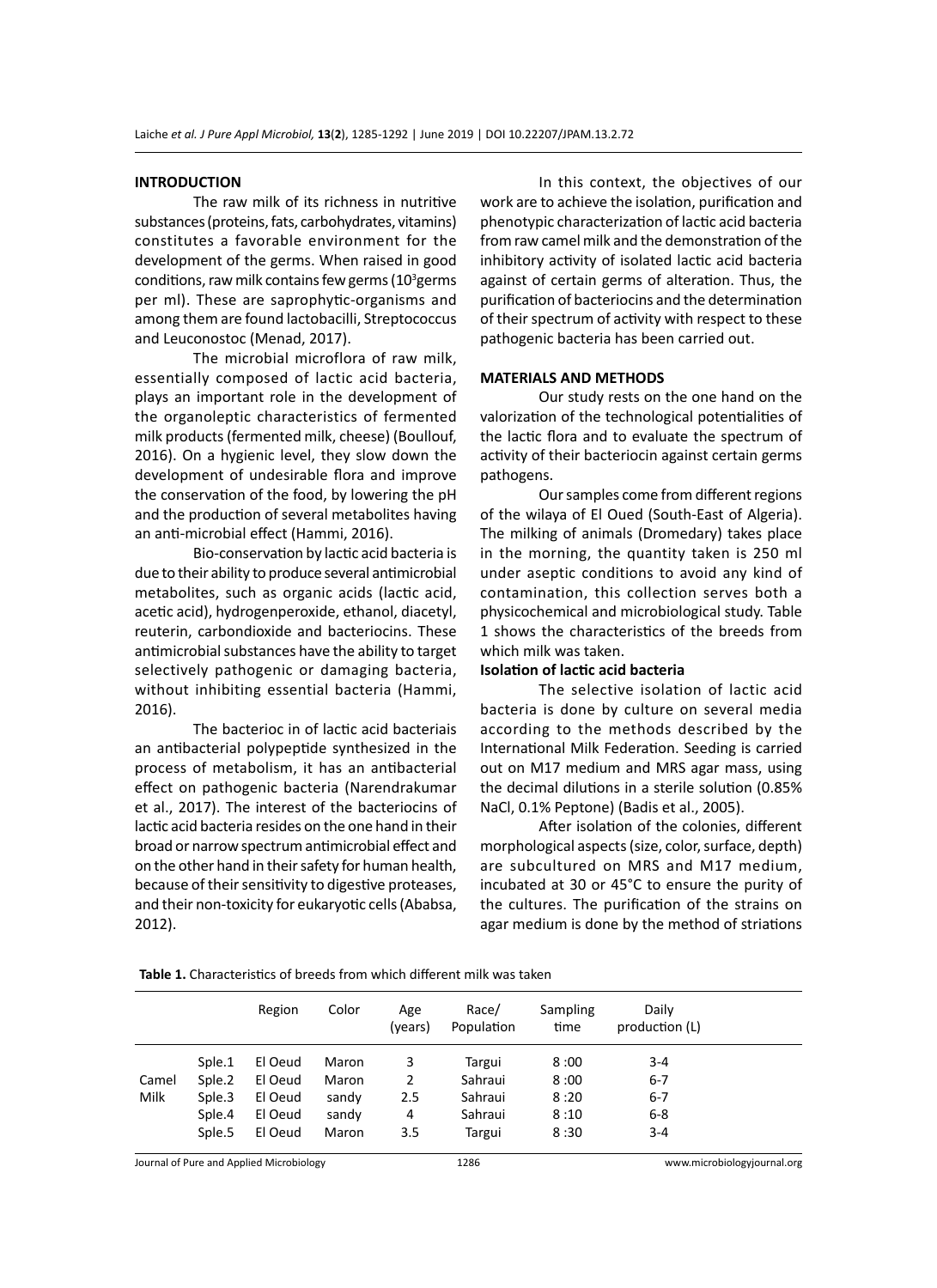followed by a microscopic observation (Lairini et al., 2011).

Identification of purified strains is established for lactic acid bacteria based on morphological and biochemical characters (form, Gram stain, catalase, growth at different temperatures, NaCl sensitivity, sugar fermentation,  $CO_{2}$  production (Lairini et al., 2011).

### **Antimicrobial potency study of isolated lactic acid bacteria**

In this part interactions are made between the isolated strains of milk and seven pathogenic bacteria. To carry out the antagonism test, it is necessary to have pre-cultures of the lactic strains and the preculture of the indicator strain (pathogen).

From the MRS and M17 agar slants, we seeded each isolated lactic acid strain in a test tube containing 5 ml of the appropriate broth (MRS or M17). The tube is incubated at 30 and 45°C for 18 hours under anaerobic conditions. While the indicator strain was seeded in a serval heart tube and incubated at 37°C for 18 hours.

According to the well diffusion method of Barefoot & Kaenhammer, 1983; a volume of Mueller-Hinton agar medium is poured into sterile Petridishes. After solidification of the medium, the dishes are inoculated on the surface with the suspension of the pathogenic strain  $(100\mu l, OD =$ 0.1 to 0.08), then wells of 6 mm in diameter are dugsterilely using a cookie cutter. (Durham bell) on the agar and will be filled with 60 to 80µl of filtered and neutralized supernatant, obtained after centrifugation at 4000 rpm for 15 min of a culture of the lactic strain (in M17 and MRS).

The dishes are incubated at 37°C. for 24

hours and the antimicrobial activity is revealed by the appearance of zones of inhibition around the wells (Tabak & Bensoltane, 2011). The diameters of the zones of inhibition appearing around the wells will be measured, the result is positive if the diameter of the zone of inhibition is higher by 2mm. The measurement of the inhibition diameter Zi is carried out according to the following formula:

Zi in (mm) = diameter of the inhibition zone obtained (mm) - diameter of well (6 mm) **Production and purification of bacteriocin**

The bacterial cultures were centrifuged at 5000 xg for 15 min at 4°C, the supernatant heated at 80°C for 10 min to degrade the heat-sensitive proteins / peptides and pH adjusted to 6.5 to neutralize the lactic acid produced by lactic acid bacteria (Makhloufi, 2011).

The supernatant was precipitated at 60% saturation ammonium sulfate (37.32 g ammonium sulfate per 100 ml solution) at 4°C and then centrifuged at 9000 xg for 30 min at 4°C. The pellet was taken up in 100 ml of water (VWR PROLABO®) and dialyzed for about 20 h with dialysis membranes (Spectra-Por®3, MWCO 3.5 kDa) against ultra-pure water. Once the excess of salts has been removed, the mixture has been lyophilized overnight and stored at -20°C. (Mameche 2008, Makhloufi 2011).

Antibacterial activities were assayed against bacterial indicator strains, *Listeria innocua clip* ATCC 74915, *Bacillus cereus*, *Escherichia coli* ATCC 25922, *Staphylococcus aureus* ATCC 25923, *Pseudomonas aeruginosa* ATCC 27853, *Klebseilla pneumoniae* ATCC 700603 and *Salmonella sp*, using the diffusion method in wells described by Lairini et al., 2014.

| Groups                          | macro<br>morphology                               | Micro<br>Morphology                 | т°с   |  |
|---------------------------------|---------------------------------------------------|-------------------------------------|-------|--|
| Streptococci<br>S7 and S8       | Round settlements<br>Cream white                  | cocci, Diplocoques<br>and in chains | 42-48 |  |
| Pediococci<br>\$1, \$3, and \$5 | colonies Smooth<br>rounded, grayish<br>or whitish | Coccis in<br>tetrads                | 30    |  |
| Lactococci<br>S2, S4 and S6     | colonies white,<br>round or lenticular            | cocci, Diplocoques<br>and in chains | 30    |  |
| Lactobacilli<br>S9              | Small colonies<br>white, round                    | small<br>Chain sticks               | 30    |  |

**Table 2.** Morphological characteristics of lactic acid bacteria isolated

Journal of Pure and Applied Microbiology 1287 www.microbiologyjournal.org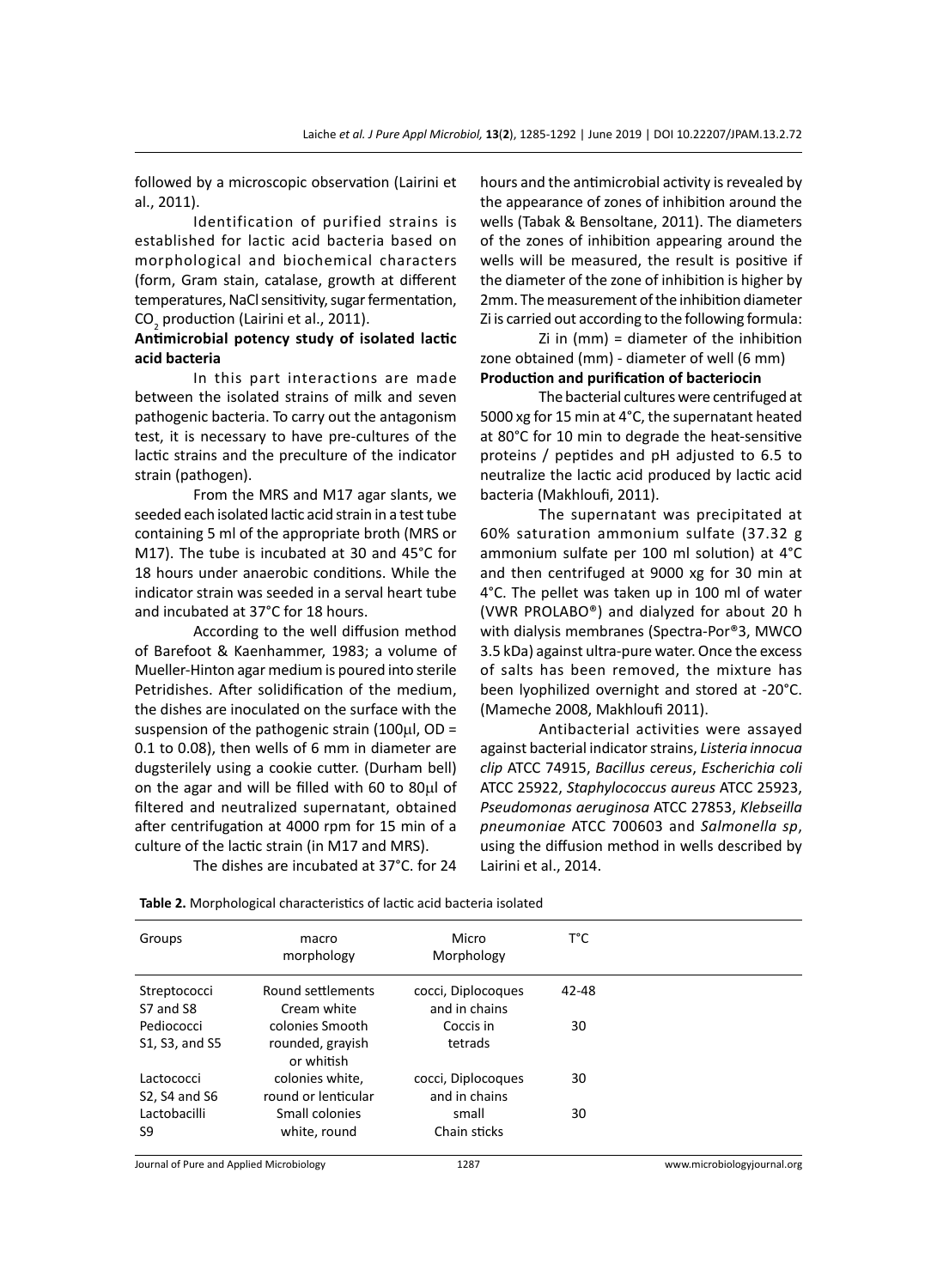Wells 6 mm in diameter were drilled cork in the agar. Aliquots (100µl) of bacteriocin solutions were dispensed into the wells and the dishes were pre-incubated at 4°C. for 2 h and then incubated for 18 h at 37°C. The antagonist activity was expressed as an inhibition zone well surrounding each agar.

The estimation of the MIC for the above organism culture, 100µl of log phase cultures were transferred to series of test tubes containing 8 ml of brain heart broth and different concentrations of crude bacteriocin were added to the tubes; 30, 60, 90, 120, 150, 180 and 210µl and tube without control inoculation, the minimum inhibitory concentration was estimated by measuring the optical density of the culture tubes at 660 nm using a spectro-photometer (Jaya & Siva et al., 2018).

#### **RESULTS AND DISCUSSION**

#### **Isolation and identification of lactic acid bacteria**

From the milk samples, we obtained 9 isolates, distributed in order of dominance as follows: On M17 at 30°C (6 isolates, 66.67%)

signified by (S1 to S6), on M17 at 45°C (2 isolates, 22.22%) meant (S7 and S8) and on MRS at 30°C (1 isolates, 11.11%) meant (S9).

The isolates appeared small, circular or lenticular in shape, with a regular and whitish color. On boiling, the strains present a homogeneous disorder that characterizes the group of lactic acid bacteria (Fig.1 and 2). The results of the morphological tests showed that all the strains have a Gram positive and catalase negative. Table 2 allows several remarks.

In addition to morphological testing of bacteria, we used physiological and biochemical tests to determine the genus and species of our collection. The results of these tests are summarized in Table 3. According to this table, our identified strains are*: Lactococcus lactis subsp. Lactis* (S2), *Lactococcus lactis subsp. Cremoris* (S4), *Pediococcus acidilactici* (S5), *Lactococcus sp* (S6), *Streptococcus thermophilus* (S8), *Lactobacillus amylophilus* (S9). Our results do not make it easy to identify strains 1, 3 and 7.



**A:** Culture of Pediococci on the medium M17 agar **B:** Culture of Streptococcus on M17 agar medium



**Fig. 1.** Macroscopic appearance of lactic strains





**C:** Lactobacillus culture on MRS agar medium **D:** Culture Lactococcus on the medium M17 agar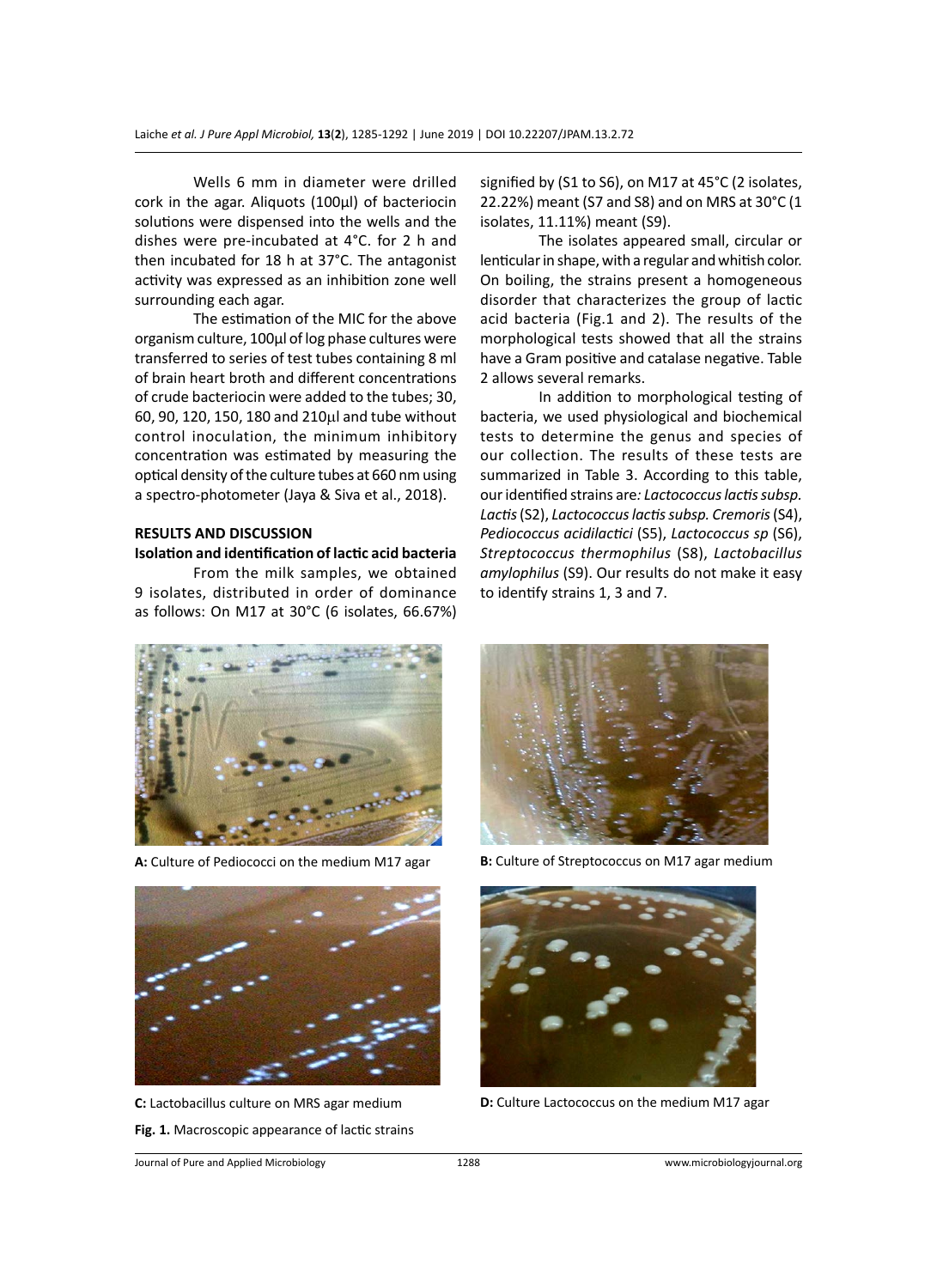

**Fig. 2.** Microscopic appearance of colonies (Gx100); A: Cocci; B: Bacillus

#### **Antagonist activity of lactic acid bacteria**

Strains isolated from raw milk were tested for their ability to inhibit pathogenic bacteria. The results of the interaction obtained, reveal the presence of a clear zone around the strains of lactic acid bacteria of our collections stocked in disks.

The results of the interaction between the lactic acid strains and the pathogenic bacteria: *L. innocua* ATCC 74915, *B. cereus*, *E. coli* ATCC 25922, *S. aureus* ATCC 25923, *P. aeruginosa* ATCC 27853, *K. pneumoniae* ATCC 700603 and Salmonella (Fig. 3).



**Fig. 3.** Inhibitions obtained against A: *Listeria innocua clip*, B: *Pseudomonas aeruginosa*, C: *Klebseilla pneumoniae*, D: *Escherichia coli,* E: *Salmonella,* F: *Bacillus cereus*, G: *Staphylococcus aureus*.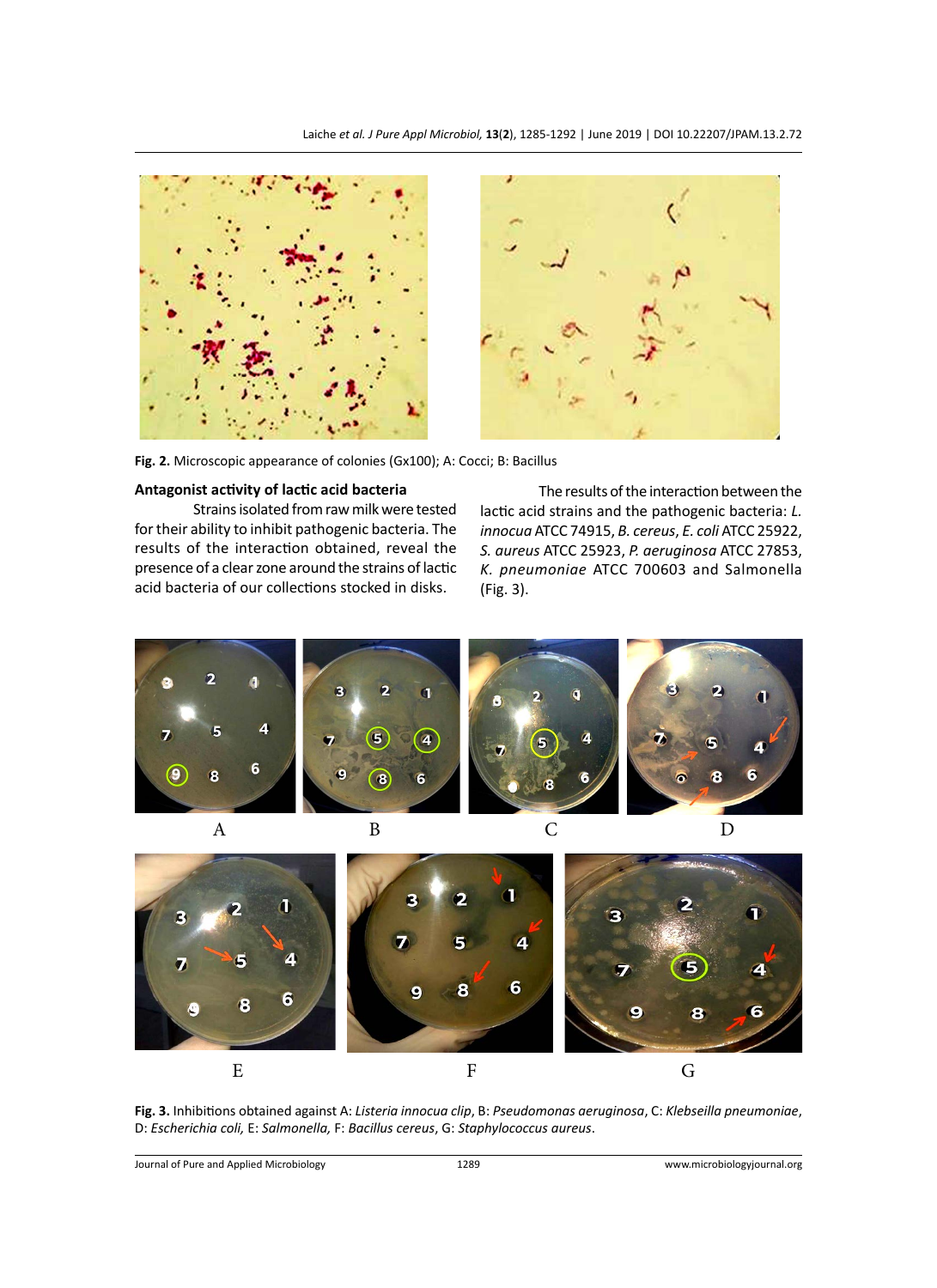|                 |                | $\mathsf{S}_\mathsf{1}$ | $\mathsf{S}_{\mathsf{2}}$ | $S_{3}$   | $\mathsf{S}_{_4}$ | $\mathsf{S}_{\mathsf{s}}$ | $\mathsf{S}_6$ |           | $S_7 S_8$ | $\mathsf{S}_{\mathsf{g}}$ |
|-----------------|----------------|-------------------------|---------------------------|-----------|-------------------|---------------------------|----------------|-----------|-----------|---------------------------|
| <b>ADH</b>      |                | -                       | $\ddot{}$                 | -         | -                 | $\ddot{}$                 | -              |           |           | -                         |
| VP              |                | +                       |                           | $\ddot{}$ | ٧                 | $\ddot{}$                 |                |           |           |                           |
| <b>CIT</b>      |                | $\ddot{}$               | $\ddot{}$                 |           | -                 | -                         | +              | $\ddot{}$ | $\ddot{}$ | +                         |
| $H_{2}S$        |                |                         |                           |           | +                 | $\ddot{}$                 | -              |           |           |                           |
| <b>IND</b>      |                |                         |                           |           | -                 |                           | -              | $\ddot{}$ | +         | $\ddot{}$                 |
| GAZ             |                |                         |                           |           | -                 | -                         | -              | ٧         | $\ddot{}$ |                           |
| <b>RES</b>      | v              |                         |                           | -         | $\ddot{}$         | v                         | ٧              | ٧         | -         |                           |
| $T^{\circ}$     | 40°C           |                         |                           | ٧         | -                 | -                         | -              | $\ddot{}$ | $\ddag$   |                           |
|                 | 45°C           |                         |                           |           |                   | -                         | ٧              | $\ddot{}$ | $\ddot{}$ |                           |
| pH              | 4.2            |                         |                           |           |                   |                           | -              |           |           |                           |
|                 | 4.5            |                         |                           |           |                   |                           |                |           |           |                           |
|                 | 4.8            |                         |                           |           | -                 | $\ddot{}$                 |                |           |           |                           |
|                 | 6.5            |                         | $\ddot{}$                 |           | +                 |                           | +              |           | +         | +                         |
|                 | $\overline{7}$ | $\ddot{}$               | $\ddot{}$                 | $\ddot{}$ | $\ddot{}$         | $\ddot{}$                 | $\ddot{}$      |           |           |                           |
|                 | 8              | $\ddot{}$               | $\ddot{}$                 | $\ddot{}$ | $\ddot{}$         | $\ddot{}$                 | $\ddot{}$      |           |           |                           |
| NaCl            | 2%             | $\ddot{}$               | $\ddot{}$                 | $\ddot{}$ | $\ddot{}$         | $\ddot{}$                 | $\ddot{}$      | +         | V         | $\ddot{}$                 |
|                 | 3%             | v                       | ٧                         | $\ddot{}$ | -                 | $\ddot{}$                 | $\ddot{}$      |           |           |                           |
|                 | 4%             | ٧                       | -                         | $\ddot{}$ |                   | $\ddot{}$                 | v              | $\ddot{}$ |           | +                         |
|                 | 6.5%           | -                       | -                         | $\ddot{}$ |                   | $\ddot{}$                 | $\ddot{}$      |           |           |                           |
| CARBO-          | GLU            | $\ddot{}$               | $\ddot{}$                 | $\ddot{}$ | $\ddot{}$         | $\ddot{}$                 | -              | $\ddot{}$ | +         | +                         |
| <b>HYDRATES</b> | MAN            | $\ddot{}$               | $\ddot{}$                 | $\ddot{}$ | $\ddot{}$         | $\ddot{}$                 | -              | +         | +         | $\ddot{}$                 |
|                 | <b>RHA</b>     | $\ddot{}$               | -                         | $\ddot{}$ | $\ddot{}$         | $\ddot{}$                 | -              | $\ddot{}$ | $\ddot{}$ | $\ddot{}$                 |
|                 | SAC            | $\ddot{}$               | ٠                         | $\ddot{}$ | +                 | $\ddot{}$                 |                |           |           | +                         |
|                 | MEL            | $\ddot{}$               | $\ddot{}$                 | $\ddot{}$ | $\ddot{}$         | $\ddot{}$                 |                | $\ddot{}$ | $\ddot{}$ | $\ddot{}$                 |
|                 | Amy            | $\ddot{}$               | -                         | +         | +                 | +                         | -              | -         | -         | $\ddot{}$                 |
|                 | ARA            | $\ddot{}$               | $\ddot{}$                 | $\ddot{}$ | $\ddot{}$         | $\ddot{}$                 |                | $\ddot{}$ | $\ddot{}$ | $\ddot{}$                 |
|                 | LAC            | $\ddot{}$               | $\ddot{}$                 | $\ddot{}$ | $\ddot{}$         | -                         |                |           | +         | -                         |
|                 | <b>INO</b>     |                         |                           | -         | $\ddot{}$         | $\ddot{}$                 |                |           |           |                           |
|                 | SOR            |                         |                           | $\ddot{}$ | +                 | +                         |                | $\ddot{}$ | +         | $\ddot{}$                 |

**Table 3.** Biochemical and physiological criteria of lactic acid bacteria isolated from camel milk

+: more than 90% of positive reactions. - : less than 10% of positive reactions.V : more than 10% and less than 90% of positive reactions. ADH : production of arginine dihydrolase. VP :acetone production. CTR : citrate degradation. RES : heatresistant at 63.5°C for 30 min. GAZ : production of gas from glucose.

According to these results, the majority of strains show inhibitory activity, more or less pronounced, on all pathogenic bacteria. These results indicate that our lactic acid bacteria are able to synthesize inhibitory substances with antibacterial activity. All strains do not have the same spectrum of action against pathogenic bacteria. The majority of strains are active on gram-positive bacteria but not all on gramnegative bacteria.

According to these results, the majority of strains show inhibitory activity, more or less pronounced, on all pathogenic bacteria.

These results indicate that our lactic acid bacteria are able to synthesize inhibitory substances with antibacterial activity. All strains do not have the same spectrum of action against pathogenic bacteria. The majority of strains are active on gram-positive bacteria but not all on gram-negative bacteria.

The S4, S5 and S8 producing strains have a broad spectrum of activity against all the indicator strains used. The antibacterial activity of lactic acid strains may be due to the production of several antibacterial agents. Lactic acid and acidification of the medium inhibit several types of bacteria. Also, these strains produce diacetyl, which also has a power of inhibition.  $H_2O_{2'}$  released by lactic acid strains, inhibits bacteria that do not have defenses against oxidative stress (eg catalase) (Menad, 2017).

#### **Antagonist effect of purified bacteriocin**

The purified bacteriocin was used to demonstrate their antimicrobial activity against the indicator strains and the result showed that it increased activity against the bacteria including Gram positive used (Fig.4).

The greatest inhibition (8mm) was observed for bacteriocin of the Lac strain. *lactis subsp. Cremoris* (S4) against *Staphylococcus aureus*, while the smallest with a diameter of (2 mm) being observed for the bacteriocin of the strain *lactococcus sp*. The indicator bacterium *Staphylococcus aureus* can be said to be more sensitive to the bacteriocin of the *Lactobacterium. lactis subsp*. *Cremoris* and *Lbamylophilus*. These results corroborate with the results obtained by (Mami et al., 2010).

While the smallest area is with a diameter of (1 mm) being observed for bacteriocin strain Str. Thermophilus against *Listeria innocua* clip. This suggests that LAB's properties make it possible to reduce the number of other undesirable microorganisms in dairy products as well as to play a key role in preserving products intended for human consumption (MAGHNIA, 2011).

# **Minimum inhibitory concentration (MIC)**

The MIC is the lowest concentration that inhibits any visible growth of a microorganism after 24 hours of incubation in a specific growth medium, they are variable depending on the bacterial species and strains (Fig. 5).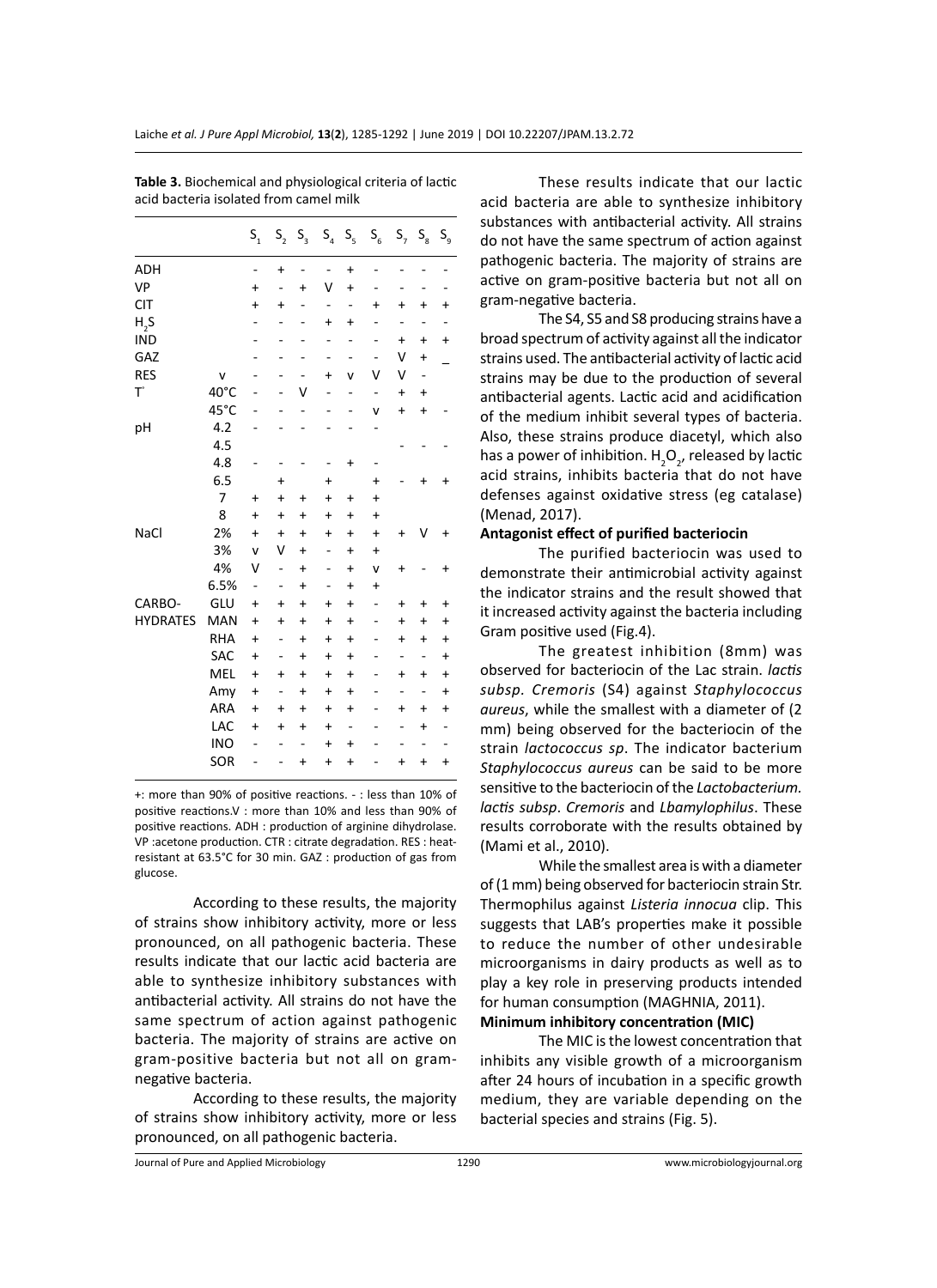





**Fig. 4.** Effect of producing bacteriocin by lactic acid bacteria against pathogenic strains

**Fig. 5.** Optical density of Staphylococcus aureus after treatment with bacteriocins produced by lactic acid bacteria

This suggests that the functioning LAB properties can reduce the number of other undesirable microorganisms in dairy products as well as play a vital role in the preservation of products intended for human consumption (Maghnia, 2011).

The results obtained are very different and show an inhibition against the pathogenic strain *Salmonella sp*. It is noted that this inhibition is very low because of the low concentration of bacteriocin relative to the concentration of pathogenic bacteria.

On the other hand, Menad (2017) shows that the *Lactococcus lactis subsp lactis* strains have a total inhibition of the pathogenic strain (*Salmonella* sp) but for the other dilutions (*Lactococcus lactis subsp cremoris*) it has been noted that the inhibitory effect is nil whereas the dilutions (*Lactobacillus plantarum*) have a weak inhibition effect.